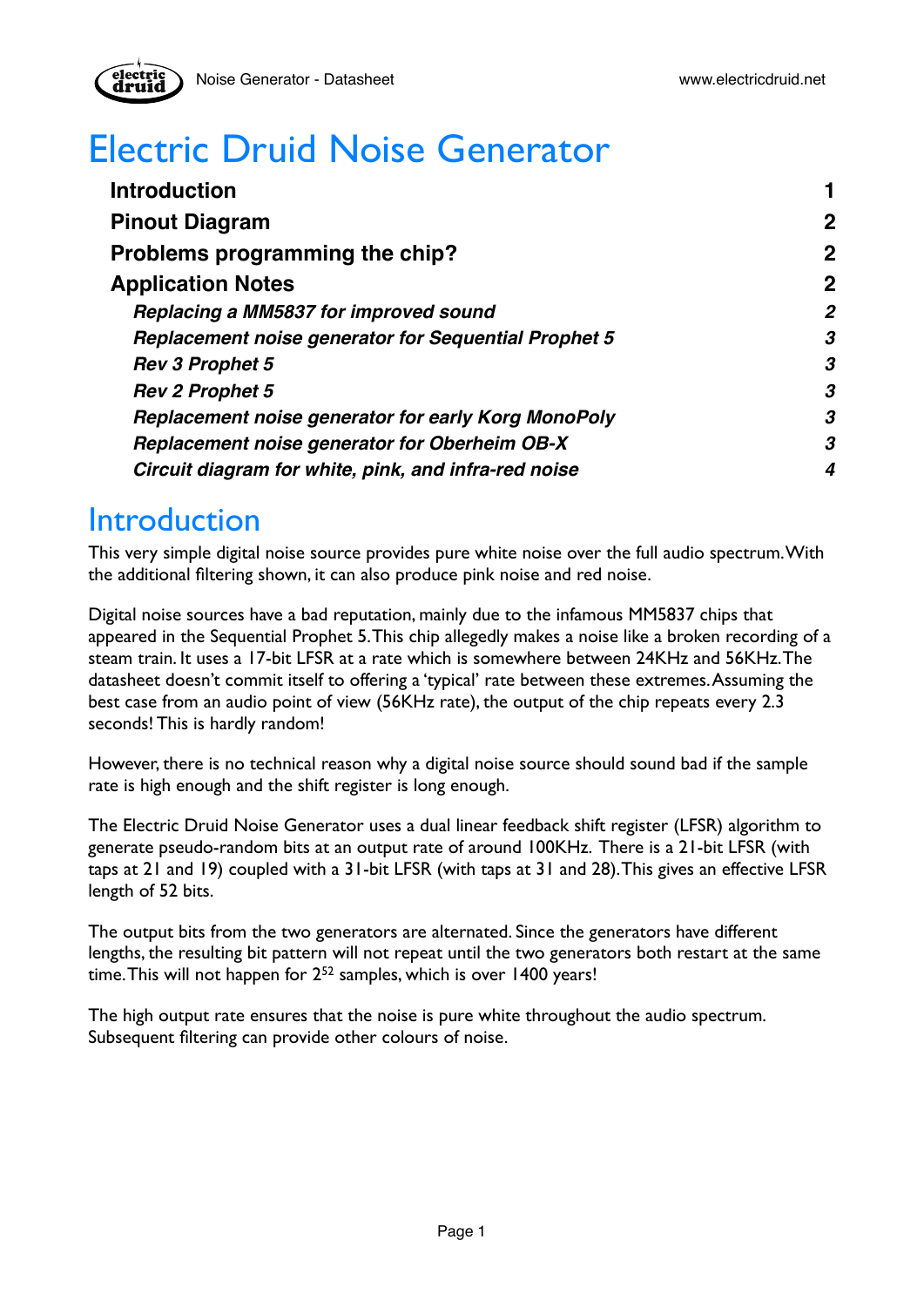

## <span id="page-1-0"></span>Pinout Diagram

electric



## <span id="page-1-1"></span>Problems programming the chip?

The code uses the 12F675's internal oscillator and also disables the MCLR pin so that no resistor is required to tie it to +5V. Unfortunately, some programmers are unable to handle this combination. I know that Microchip ICD2 clones and the JDM programmer both suffer from this. The Microchip PICKit1 flash starter kit is able to program the chip without any problems, as is the Warp13 programmer.

If you really can't find any other solution, you can reenable MCLR by changing the configuration options in the code (change MCLRE\_OFF to MCLRE\_ON in the \_\_CONFIG line). When the code is recompiled and programmed, the problem will have disappeared. This change will require MCLR to be set high, so tie pin 4 of the chip to +5V with a 10K resistor.

## <span id="page-1-2"></span>Application Notes

### <span id="page-1-3"></span>Replacing a MM5837 for improved sound

Although this chip isn't a pin-for-pin replacement for the MM5837, it is pretty close, and the difference is easily worth the minor modifications.

The MM5837 pinout is below. The chip is based on MOS technology, and can handle a wide range of supply voltages to Vdd, Vss, and Vgg. The PIC replacement needs a simple +5V supply and will be destroyed by 15V supplies. Depending on the original circuit this will require more or less changes. **Supplies to pin 1 and 4 (and 2 if present) must be removed before installing the PIC**.

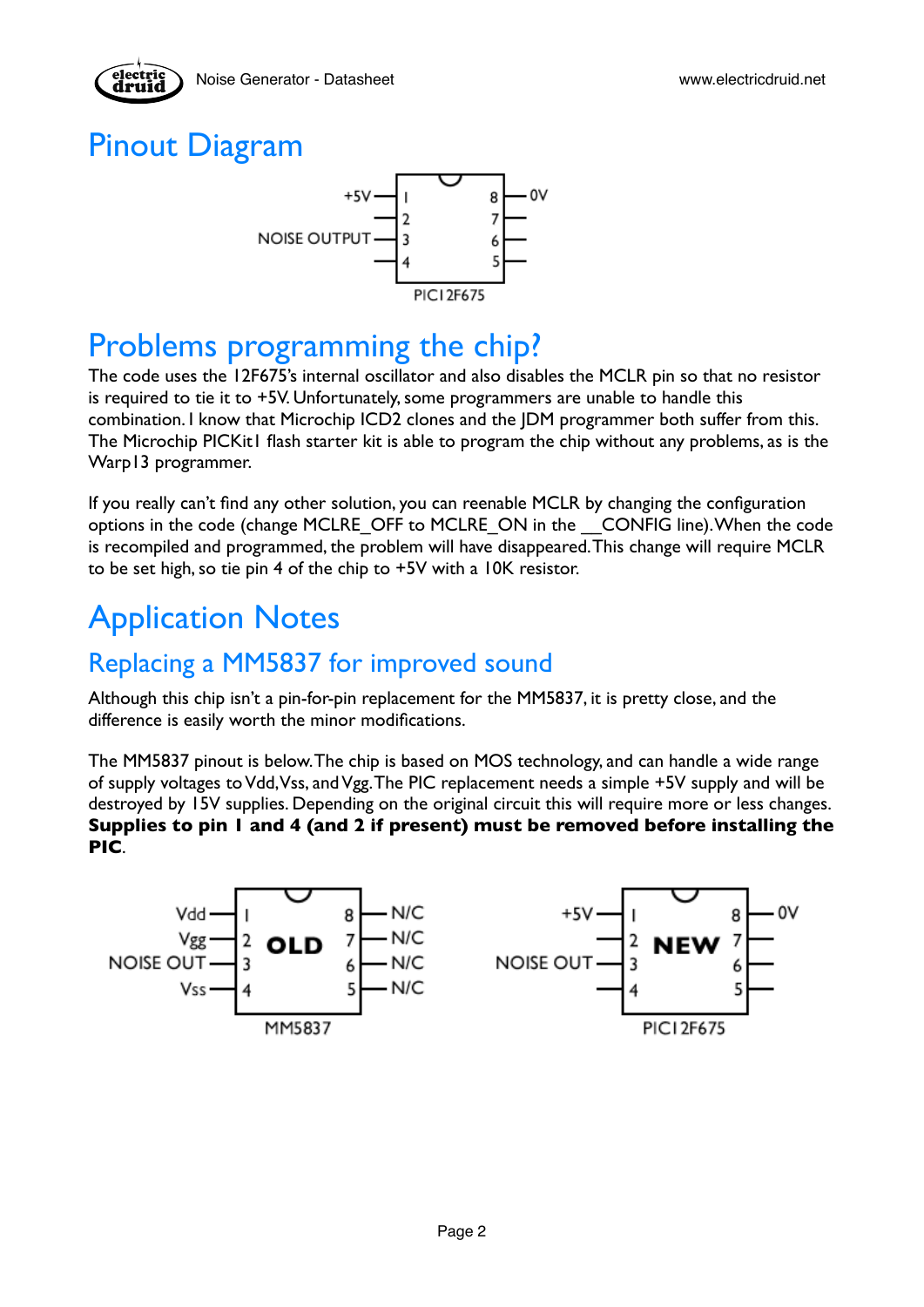### <span id="page-2-0"></span>Replacement noise generator for Sequential Prophet 5

Whilst both Rev 2 and Rev 3 Prophets use the MN5837, there are differences. The Rev 2 uses a single chip, splitting the output to provide the pink noise for the wheel mod source and white audio noise for the voices. The Rev 3 uses separate chips for each job.

The datasheet suggests that a typical connection for the MM5837 is Vdd to -15V and Vss at 0V, whilst Vgg is optional. All revs of the Sequential Prophet 5 use the chip this way, with no Vgg. Thus the traces to pin 1 and pin 4 must be cut. Pin 1 must then be linked to a convenient +5V supply. The trace that used to go to pin 4 (ground) should be connected to pin 8.

#### <span id="page-2-1"></span>Rev 3 Prophet 5

The white noise source is U427, which sends its output via C458 (100nF) and R4131 (200K) to U430, a CA3280 VCA. The noise level can be adjusted if necessary by altering the value of R4131. Reduce the value to 150K or 100K to boost it.

The pink noise source is U375. It sends its output via R395, 47K. This resistor feeds an op-amp inverting amplifier at pin 6 of U374, a LM346. The noise modulation level can be adjusted if necessary by altering this resistor. Reducing the value to 33K, 20K or even 15K will boost the level.

#### <span id="page-2-2"></span>Rev 2 Prophet 5

The noise source is U365 or U356 (can't read schematic clearly). The output is via C332 (100nF) to U364, a SSM2020 VCA for the white audio noise source. Additionally, the output is connected by R354 (100K) to U367, an LM348 op-amp, used as a filter to make pink noise that is used as the wheel modulation noise source. I've been told that no adjustments to noise levels is required on the Rev 2 Prophet.

### <span id="page-2-3"></span>Replacement noise generator for early Korg MonoPoly

The early MonoPolys also use the MM5837. It was replaced with an analogue noise source in later models. The early Monopoly runs the MM5837 with Vdd=0V, Vgg=-15V, and Vss=+15V.

To replace the MM5837, the traces to pins 1, 2, and 4 must all be cut. The trace from pin 1 (ground) can be connected to pin 8. Pin 1 must be supplied with +5V from elsewhere in the synth.

Again, the output level might need adjusting. This involves reducing the value of resistor R148 (4K7) on KLM354, the oscillator board.

#### <span id="page-2-4"></span>Replacement noise generator for Oberheim OB-X

The Oberheim OX-X uses the MM5837 with Vdd=0V, Vgg=0V, and Vss=+15V. To replace the MM5837, the traces to pins 1, 2, and 4 must all be cut. The trace from pin 1 or 2 (ground) can be connected to pin 8. Pin 1 must be supplied with +5V from elsewhere in the synth.

The output is fed via a 100nF capacitor to a 100K resistor connected to pin 6 of a 1458 op-amp. This 100K resistor might need its value adjusting. Try 47K for starters.

The output also goes via a 47K resistor to one input of a 4051 analogue switch IC. This 47K resistor might need altering too.